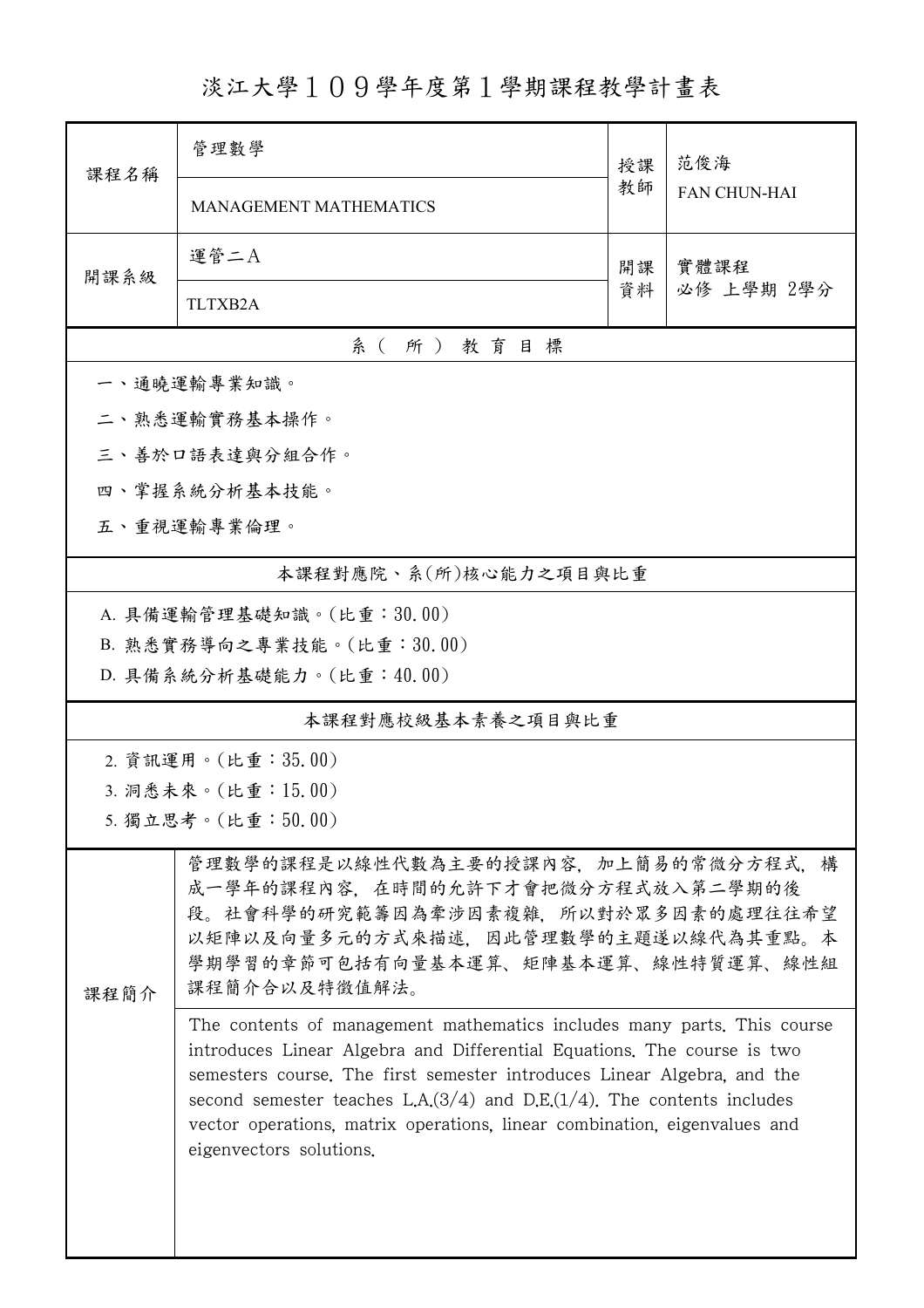## 本課程教學目標與認知、情意、技能目標之對應

將課程教學目標分別對應「認知(Cognitive)」、「情意(Affective)」與「技能(Psychomotor)」 的各目標類型。

一、認知(Cognitive):著重在該科目的事實、概念、程序、後設認知等各類知識之學習。

二、情意(Affective):著重在該科目的興趣、倫理、態度、信念、價值觀等之學習。

三、技能(Psychomotor):著重在該科目的肢體動作或技術操作之學習。

| 序<br>號         | 教學目標(中文)                                                       |                                               |     | 教學目標(英文)                                                                                                                                                                                                                    |                      |  |  |  |
|----------------|----------------------------------------------------------------|-----------------------------------------------|-----|-----------------------------------------------------------------------------------------------------------------------------------------------------------------------------------------------------------------------------|----------------------|--|--|--|
|                | 1 1.培養學生管理分析能力以及研究<br>發展的基礎。<br>2.建立學生學習系統分析的概念與<br>加強量化工具的使用。 |                                               |     | 1. The course will train students to possess the<br>ability of management<br>analysis and to establish the foundation of research.<br>2. The course will train students to build a<br>systematic concepts for any problems. |                      |  |  |  |
|                | 教學目標之目標類型、核心能力、基本素養教學方法與評量方式                                   |                                               |     |                                                                                                                                                                                                                             |                      |  |  |  |
| 序號             | 目標類型                                                           | 院、系 $(\kappa)$  <br>核心能力 基本素養                 | 校級  | 教學方法                                                                                                                                                                                                                        | 評量方式                 |  |  |  |
| $\mathbf{1}$   | 認知                                                             | <b>ABD</b>                                    | 235 | 講述、討論、實作                                                                                                                                                                                                                    | 測驗、作業、討論(含<br>課堂、線上) |  |  |  |
|                | 授課進度表                                                          |                                               |     |                                                                                                                                                                                                                             |                      |  |  |  |
| 週<br>坎         | 日期起訖                                                           |                                               |     | 內 容 (Subject/Topics)                                                                                                                                                                                                        | 備註                   |  |  |  |
|                | $109/09/14$ ~<br>109/09/20                                     | Inroduction to management mathematics         |     |                                                                                                                                                                                                                             |                      |  |  |  |
| $\overline{2}$ | $109/09/21$ ~<br>109/09/27                                     | System of linear equations and matrices $(1)$ |     |                                                                                                                                                                                                                             |                      |  |  |  |
| 3              | $109/09/28$ ~<br>109/10/04                                     | System of linear equations and matrices (2)   |     |                                                                                                                                                                                                                             |                      |  |  |  |
| $\overline{4}$ | $109/10/05$ ~<br>109/10/11                                     | System of linear equations and matrices (3)   |     |                                                                                                                                                                                                                             |                      |  |  |  |
| 5              | $109/10/12$ ~<br>109/10/18                                     | Determinants (1)                              |     |                                                                                                                                                                                                                             |                      |  |  |  |
| 6              | $109/10/19$ ~<br>109/10/25                                     | Determinants (2)                              |     |                                                                                                                                                                                                                             |                      |  |  |  |
|                | $109/10/26$ ~<br>109/11/01                                     | Euclidean vector spaces (1)                   |     |                                                                                                                                                                                                                             |                      |  |  |  |
| 8              | $109/11/02$ ~<br>109/11/08                                     | Euclidean vector sppaces (2)                  |     |                                                                                                                                                                                                                             |                      |  |  |  |
| 9              | $109/11/09$ ~<br>109/11/15                                     | Euclidean vector spaces (3)                   |     |                                                                                                                                                                                                                             |                      |  |  |  |
| 10             | $109/11/16$ ~<br>109/11/22                                     | 期中考試週                                         |     |                                                                                                                                                                                                                             |                      |  |  |  |
| 11             | $109/11/23$ ~<br>109/11/29                                     | General vector space (1)                      |     |                                                                                                                                                                                                                             |                      |  |  |  |
| 12             | $109/11/30$ ~<br>109/12/06                                     | General vector space (2)                      |     |                                                                                                                                                                                                                             |                      |  |  |  |
| 13             | $109/12/07$ ~<br>109/12/13                                     | General vector space (3)                      |     |                                                                                                                                                                                                                             |                      |  |  |  |